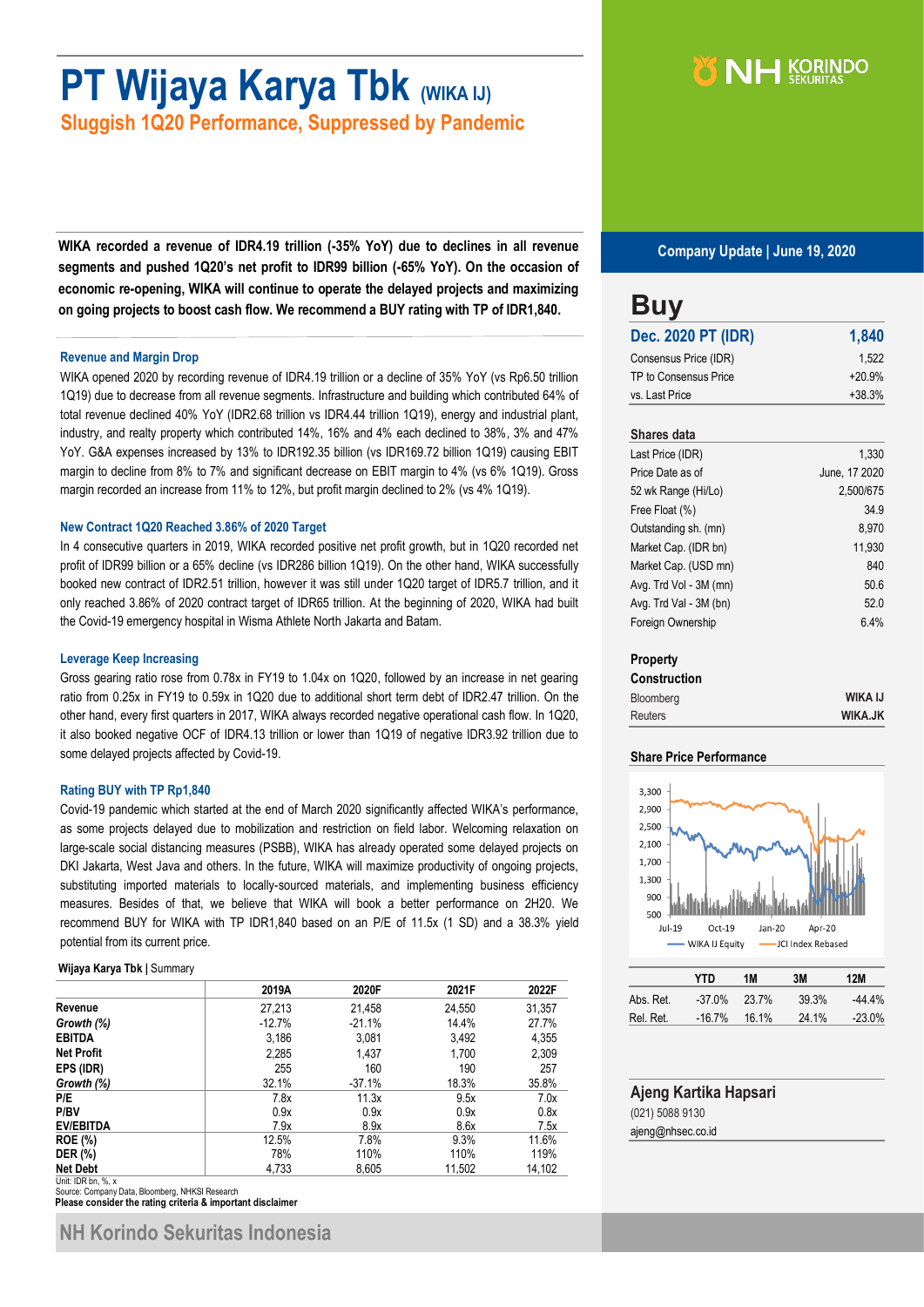### **Performance Highlights in Charts**

#### **WIKA Quarterly Revenue (IDR bn) | 1Q17 - 1Q20**



Source: Company Data, NHKSI Research

#### **1Q20's Revenue Breakdown**



Source: Company Data, NHKSI Research

#### **Margin Ratios**



Source: Company Data, NHKSI Research



**WIKA Order Book & New Contract** 

#### Source: Company Data, NHKSI Research



#### **Debt Portion**

Source: Company Data, NHKSI Research

#### **New Project based on Project Owner | 3M20 & FY20E**



Source: Company Data, NHKSI Research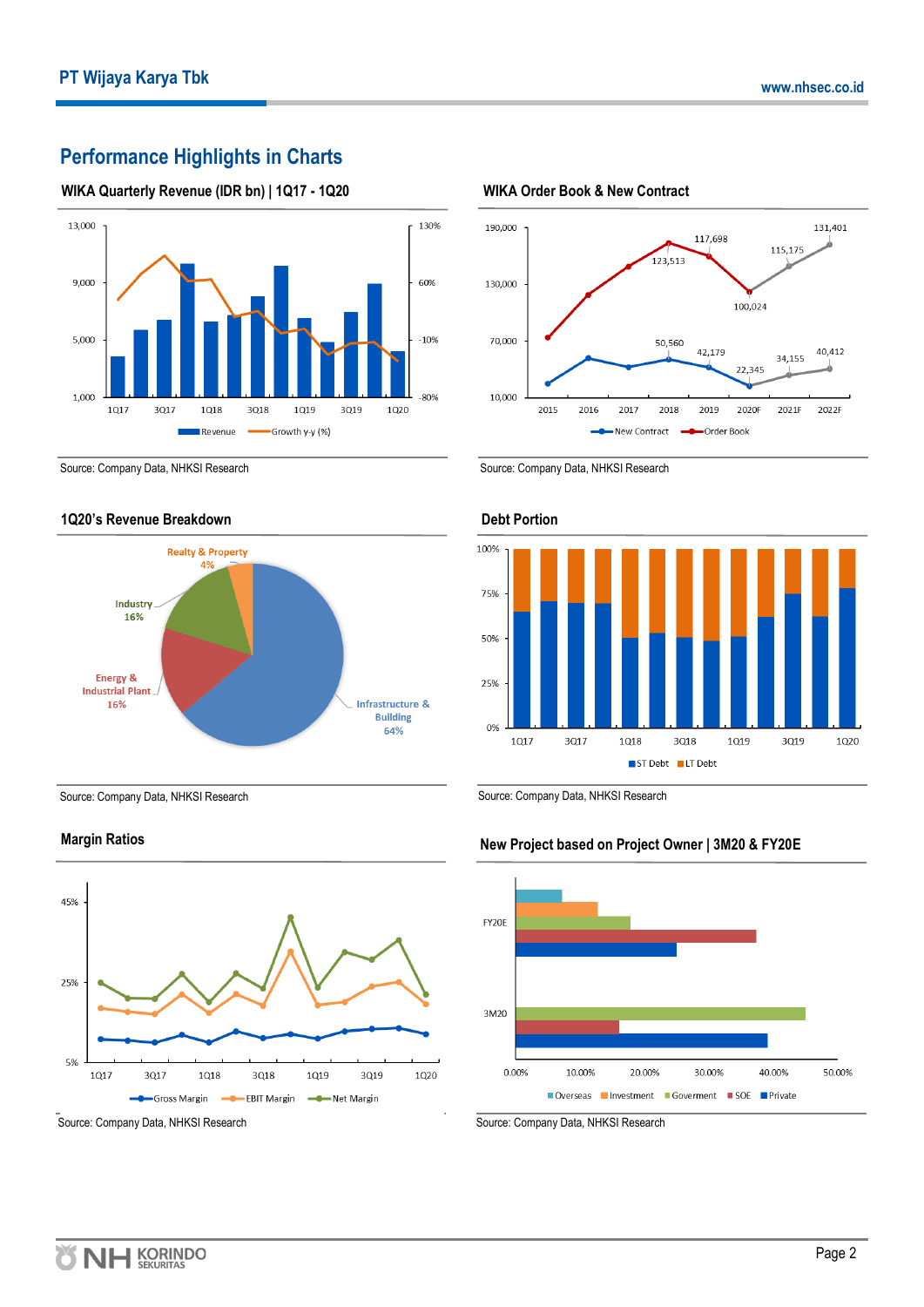### **Valuation Highlights in Charts**

#### **3-Years Forward P/E Band**





#### **Analysts' Recommendation**



Source: Bloomberg, NHKSI Research



Dec-18

Sep-19



Jun-17

#### **Correlation between WIKA and USD/IDR**

Mar-18



Source: Bloomberg, NHKSI Research

Source: Bloomberg, NHKSI Research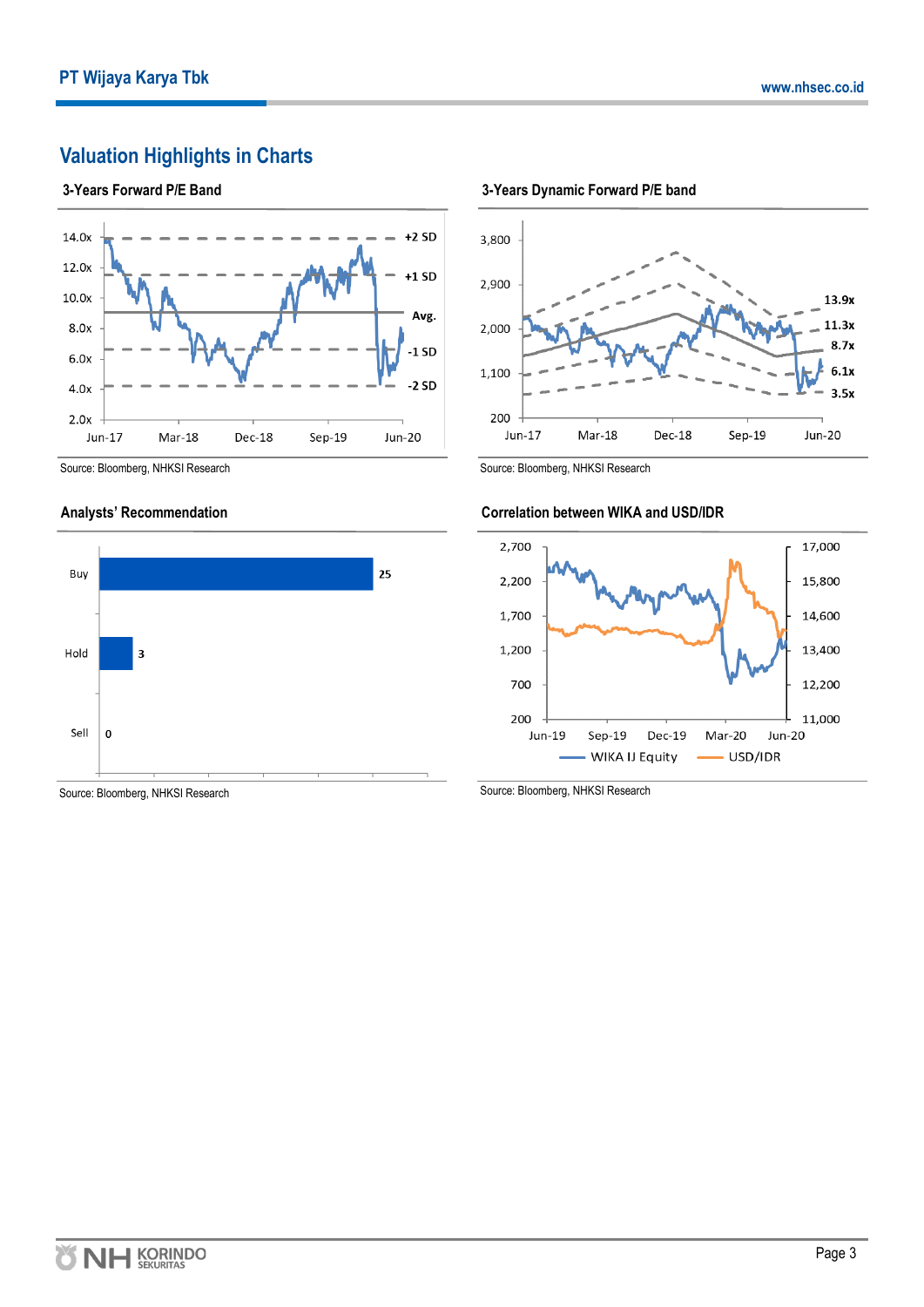#### **Quarterly Review**

|                      | 1Q19  | 2Q19  | 3Q19  | 4Q19  |        |                 | 1Q20     |          |                 | 2Q20E |
|----------------------|-------|-------|-------|-------|--------|-----------------|----------|----------|-----------------|-------|
|                      |       |       |       |       | Actual | <b>Estimate</b> | Y-Y      | Q Q      | <b>Surprise</b> |       |
| Income statement     |       |       |       |       |        |                 |          |          |                 |       |
| Revenue              | 6,504 | 4,859 | 6,933 | 8,916 | 4,199  |                 | $-35.4%$ | $-52.9%$ |                 | 4,309 |
| <b>Gross Profit</b>  | 714   | 623   | 932   | 1,211 | 509    |                 | $-28.8%$ | $-58.0%$ |                 | 484   |
| <b>EBIT</b>          | 542   | 357   | 735   | 1,032 | 314    |                 | $-42.0%$ | $-69.6%$ |                 | 307   |
| <b>EBITDA</b>        | 679   | 587   | 879   | 1,040 | 437    |                 | $-35.7%$ | $-58.0%$ |                 | 527   |
| Net Profit           | 286   | 605   | 462   | 933   | 99     |                 | $-65.3%$ | $-89.4%$ |                 | 208   |
| Margin (%)           |       |       |       |       |        |                 |          |          |                 |       |
| Gross Margin         | 11.0% | 12.8% | 13.4% | 13.6% | 12.1%  |                 | 1.1%     | $-1.5%$  |                 | 11.2% |
| <b>EBIT Margin</b>   | 8.3%  | 7.4%  | 10.6% | 11.5% | 7.5%   |                 | $-0.8%$  | $-4.1%$  |                 | 7.1%  |
| <b>EBITDA Margin</b> | 10.4% | 12.1% | 12.7% | 11.7% | 10.4%  |                 | 0.0%     | $-1.3%$  |                 | 12.2% |
| Net Profit Margin    | 4.4%  | 12.4% | 6.7%  | 10.5% | 2.4%   |                 | $-2.0%$  | $-8.1%$  |                 | 4.8%  |

Unit: IDR bn, %

Source: Company Data, NHKSI Research

#### **Revisions to Earnings**

|                         |           | 2020F  | 2021F  | 2022F  |
|-------------------------|-----------|--------|--------|--------|
| <b>Income Statement</b> |           |        |        |        |
| Revenue                 | -Revised  | 21,458 | 24,550 | 31,357 |
|                         | -Previous |        |        |        |
|                         | -Change   |        |        |        |
| Gross Profit            | -Revised  | 2,735  | 3,132  | 3,969  |
|                         | -Previous |        |        |        |
|                         | -Change   |        |        |        |
| EBIT                    | -Revised  | 2,086  | 2,390  | 3,021  |
|                         | -Previous |        |        |        |
|                         | -Change   |        |        |        |
| <b>EBITDA</b>           | -Revised  | 3,081  | 3,492  | 4,355  |
|                         | -Previous |        |        |        |
|                         | -Change   |        |        |        |
| Net Profit              | -Revised  | 1,437  | 1,700  | 2,309  |
|                         | -Previous |        |        |        |
|                         | -Change   |        |        |        |
| <b>Margin</b>           |           |        |        |        |
| Gross Margin            | -Revised  | 12.7%  | 12.8%  | 12.7%  |
|                         | -Previous |        |        |        |
| <b>EBIT Margin</b>      | -Revised  | 9.7%   | 9.7%   | 9.6%   |
|                         | -Previous |        |        |        |
| <b>EBITDA Margin</b>    | -Revised  | 14.4%  | 14.2%  | 13.9%  |
|                         | -Previous |        |        |        |
| Net Profit Margin       | -Revised  | 6.7%   | 6.9%   | 7.4%   |
|                         | -Previous |        |        |        |

Unit: IDR bn, %<br>Source: Company Data, NHKSI Research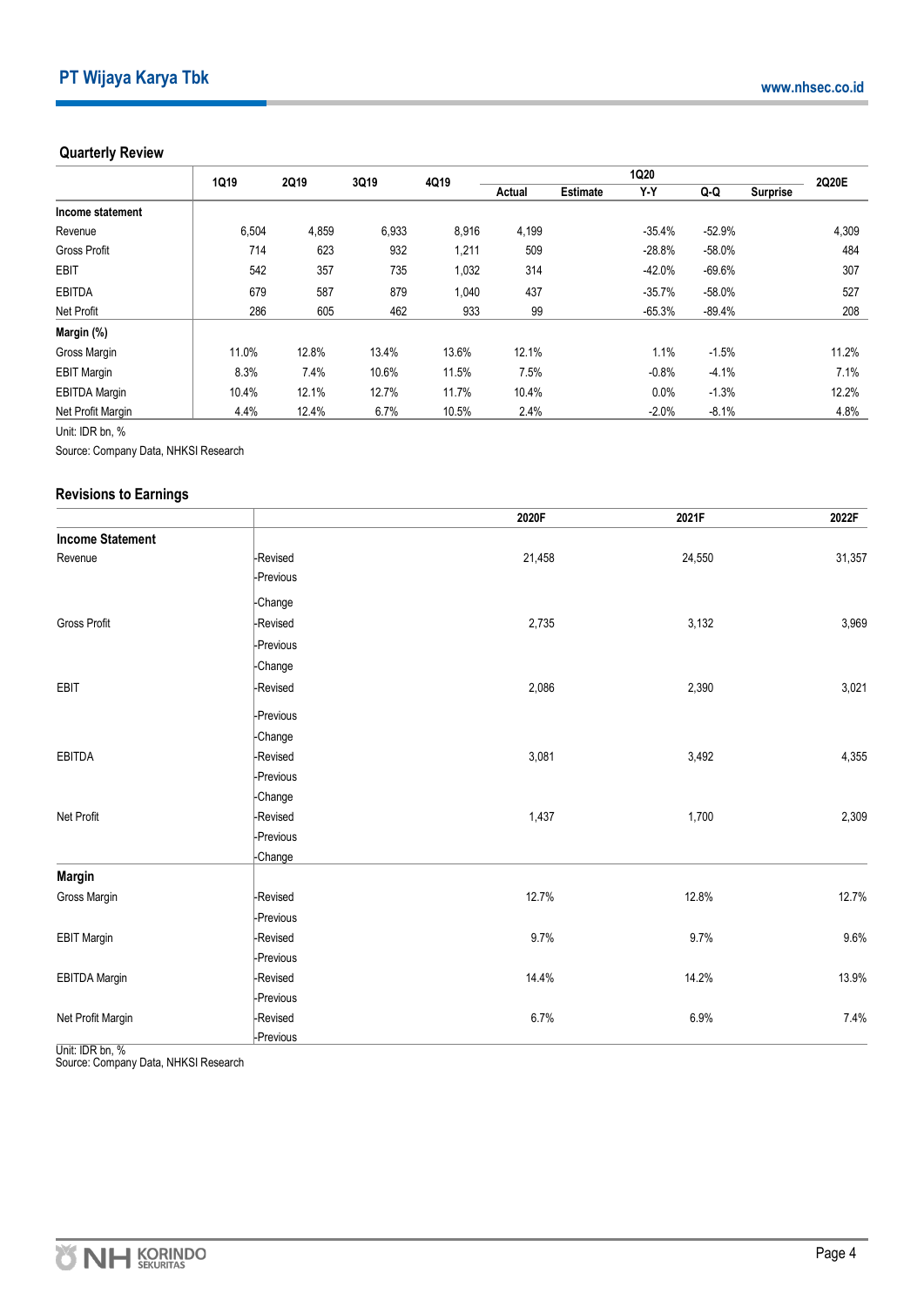### **Company Overview**

- − PT Wijaya Karya Tbk (WIKA) is a construction company established in 1960 named Perusahaan Negara Bangunan Widjaja Karya.
- − WIKA was listed on Indonesia Stock Exchange (IDX) in 29 October 2007.
- − WIKA has six subsidiaries, namely Wika Beton, Wika Gedung, Wika Industri dan Konstruksi, Wika Rekayasa Konstruksi, Wika Realty, Wika Bitumen, Wika Serang Panimbang.
- − WIKA runs four business segments: Industry, Infrastructure and building, Energy and industrial plant, and Realty and Property.
- − The Indonesia Government is WIKA's major stockholder with 65.05% stock ownership, while 34.95% of stock ownership is owned by the public.
- − WIKA successfully undertaken key national infrastructure projects including the BalikpapanSamarinda Toll Road, the Semanggi Interchange, the Jatigede Dam, Soekarno-Hatta Airport Terminal 3, the Ngurah Rai Airport and the Suramadu Bridge, the Serang-Panimbang Toll Road and the Jakarta-Bandung High Speed Railway.



#### **Earnings and Growth Movement**



Source: Company Data, NHKSI Research

### Source: Company Data, NHKSI Research

#### **Analysis of Asia-Pacific Peers**

|                                    | <b>Market Cap</b><br>(USD mn) | Asset<br>(USD mn) | Sales (LTM)<br>$(USD\ mn)$ | Net Profit (LTM)<br>(USD mn) | <b>Net Profit</b><br>Growth (LTM) | <b>Net Profit</b><br><b>Margin</b> | <b>ROE (LTM)</b> | <b>EV/EBITDA</b><br>(LTM) | P/BV |
|------------------------------------|-------------------------------|-------------------|----------------------------|------------------------------|-----------------------------------|------------------------------------|------------------|---------------------------|------|
| Indonesia                          |                               |                   |                            |                              |                                   |                                    |                  |                           |      |
| PT WIJAYA KARYA PERSERO TBK        | 840                           | 4,486             | 1,759                      | 148                          | 13.7%                             | 8.4%                               | 14.3%            | 7.0x                      | 0.8x |
| PT PP PERSERO TBK                  | 393                           | 4,019             | 1,631                      | 54                           | $-49.4%$                          | 3.3%                               | 6.5%             | 8.6x                      | 0.5x |
| PT WASKITA KARYA PERSERO TBK       | 736                           | 8,853             | 2,220                      | 66                           | $-76.3%$                          | 3.0%                               | 5.2%             | 19.3x                     | 0.6x |
| PT ADHI KARYA PERSERO TBK          | 158                           | 2,637             | 1,059                      | 43                           | $-6.7%$                           | 3.8%                               | 10.1%            | 9.1x                      | 0.4x |
| <b>Thailand</b>                    |                               |                   |                            |                              |                                   |                                    |                  |                           |      |
| CH. KARNCHANG PUBLIC CO LTD        | 1,066                         | 2.775             | 675                        | 42                           | $-48.6%$                          | 6.3%                               | 5.1%             | 152.6x                    | 1.3x |
| SINO THAI ENGR & CONSTR PCL        | 772                           | 1,654             | 1,125                      | 44                           | $-19.1%$                          | 3.9%                               | 11.0%            | 7.1x                      | 1.9x |
| UNIQUE ENGINEERING & CON PCL       | 191                           | 1,103             | 378                        | 23                           | $-12.2%$                          | 6.0%                               | 9.1%             | 6.5x                      | 0.7x |
| <b>Philippines</b>                 |                               |                   |                            |                              |                                   |                                    |                  |                           |      |
| MEGAWIDE CONSTRUCTION CORP         | 77                            | 1,593             | 416                        | 17                           | $-29.3%$                          | 4.0%                               | 4.1%             | 20.6x                     | 1.1x |
| <b>EEI CORPORATION</b>             | 198                           | 553               | 454                        | 19                           | 71.1%                             | 4.2%                               | 12.0%            | 6.6x                      | 0.6x |
| <b>HOUSE OF INVESTMENTS</b>        | 117                           | 756               | 644                        | 14                           | $-29.9%$                          | 2.1%                               | 5.3%             | 8.4x                      | 0.8x |
| Vietnam                            |                               |                   |                            |                              |                                   |                                    |                  |                           |      |
| FLC FAROS CONSTRUCTION JSC         | 2,154                         | 460               | 208                        | 7                            | $-28.1%$                          | 3.2%                               | 2.6%             | 16.6x                     | 0.3x |
| HO CHI MINH CITY INFRASTRUCT       | 1,636                         | 1,262             | 74                         | 19                           | 412.6%                            | 26.1%                              | 8.5%             | 36.0x                     | 0.9x |
| <b>HOA BINH CONSTRUCTION GROUP</b> | 572                           | 722               | 746                        | 13                           | $-50.7%$                          | 1.7%                               | 9.4%             | 8.3x                      | 0.8x |
| Malaysia                           |                               |                   |                            |                              |                                   |                                    |                  |                           |      |
| <b>GAMUDA BHD</b>                  | 1,832                         | 4,172             | 1,141                      | 171                          | 58.5%                             | 15.0%                              | 8.8%             | 17.8x                     | 1.1x |
| IJM CORP BHD                       | 1,486                         | 5,637             | 1,437                      | 101                          | 114.4%                            | 7.1%                               | 4.4%             | 13.1x                     | 0.7x |
| SUNWAY CONSTRUCTION GROUP BHD      | 492                           | 466               | 407                        | 28                           | $-17.9%$                          | 6.8%                               | 18.2%            | 11.9x                     | 3.8x |
| Unit: USD mn, %, X                 |                               |                   |                            |                              |                                   |                                    |                  |                           |      |

Source: Bloomberg, NHKSI Research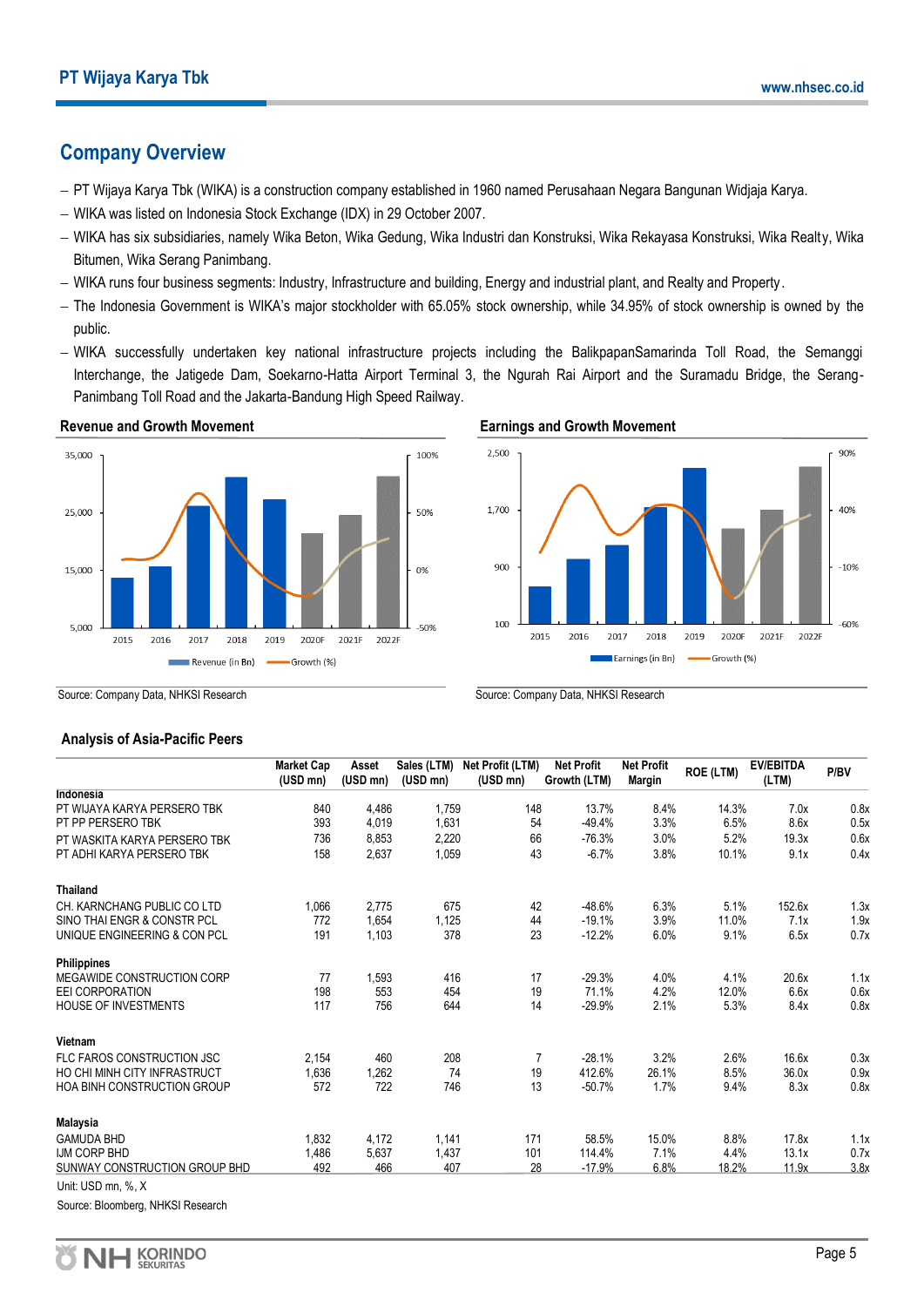## **Summary of Financials**

| <b>INCOME STATEMENT</b>   |           |           |           |           |  |  |  |  |
|---------------------------|-----------|-----------|-----------|-----------|--|--|--|--|
| In IDR bn                 | 2019/12A  | 2020/12E  | 2021/12E  | 2022/12E  |  |  |  |  |
| Revenue                   | 27,213    | 21,458    | 24,550    | 31,357    |  |  |  |  |
| Growth (% y/y)            | $-12.7%$  | $-21.1%$  | 14.4%     | 27.7%     |  |  |  |  |
| Cost of Revenue           | (23, 733) | (18, 723) | (21, 418) | (27, 388) |  |  |  |  |
| Gross Profit              | 3.480     | 2,735     | 3,132     | 3,969     |  |  |  |  |
| Gross Margin              | 12.8%     | 12.7%     | 12.8%     | 12.7%     |  |  |  |  |
| <b>Operating Expenses</b> | (814)     | (648)     | (742)     | (948)     |  |  |  |  |
| <b>EBIT</b>               | 2,666     | 2,086     | 2,390     | 3,021     |  |  |  |  |
| <b>EBIT Margin</b>        | 9.8%      | 9.7%      | 9.7%      | 9.6%      |  |  |  |  |
| Depreciation              | 520       | 994       | 1.102     | 1,334     |  |  |  |  |
| <b>EBITDA</b>             | 3,186     | 3,081     | 3,492     | 4,355     |  |  |  |  |
| <b>EBITDA Margin</b>      | 11.7%     | 14.4%     | 14.2%     | 13.9%     |  |  |  |  |
| Interest Expenses         | (884)     | (690)     | (973)     | (1,056)   |  |  |  |  |
| EBT                       | 2,789     | 1,834     | 2,122     | 2,906     |  |  |  |  |
| <b>Income Tax</b>         | (168)     | (130)     | (139)     | (191)     |  |  |  |  |
| Minority Interest         | (336)     | (267)     | (282)     | (406)     |  |  |  |  |
| <b>Net Profit</b>         | 2,285     | 1,437     | 1,700     | 2,309     |  |  |  |  |
| Growth (% $v/v$ )         | 32.1%     | $-37.1%$  | 18.3%     | 35.8%     |  |  |  |  |
| Net Profit Margin         | 8.4%      | 6.7%      | 6.9%      | 7.4%      |  |  |  |  |

| In IDR bn                   | 2019/12A | 2020/12E | 2021/12E | 2022/12E |
|-----------------------------|----------|----------|----------|----------|
| Cash                        | 10.347   | 8.956    | 9.361    | 10.621   |
| Receivables                 | 4,462    | 3,769    | 5,366    | 6,481    |
| Inventories                 | 6,855    | 8.407    | 9,196    | 11,063   |
| <b>Total Current Assets</b> | 42.335   | 45.484   | 48.678   | 54.483   |
| Net Fixed Assets            | 9,396    | 12,684   | 14,901   | 17,330   |
| Other Non Current Assets    | 10.379   | 10.147   | 10.430   | 10.398   |
| <b>Total Assets</b>         | 62,111   | 68,315   | 74,009   | 82,210   |
| Payables                    | 12.762   | 13.369   | 13.623   | 14.891   |
| ST Debt                     | 6.188    | 8.174    | 9.135    | 11.167   |
| LT Debt                     | 8,892    | 9,387    | 11,727   | 13,556   |
| <b>Total Liabilities</b>    | 42.895   | 50.578   | 55.044   | 61,435   |
| Capital Stock + APIC        | 7.453    | 7.453    | 7.453    | 7.453    |
| <b>Retained Earnings</b>    | 7.261    | 5.943    | 7.330    | 9,299    |
| <b>Shareholders' Equity</b> | 19,216   | 17,738   | 18,966   | 20,776   |

### **CASH FLOW STATEMENT**

| In IDR bn           | 2019/12A | 2020/12E | 2021/12E | 2022/12E |
|---------------------|----------|----------|----------|----------|
| Operating Cash Flow | 770      | 1.081    | 1.463    | 1.661    |
| Investing Cash Flow | (5,483)  | (3,869)  | (3,887)  | (3,763)  |
| Financing Cash Flow | 1.102    | 1.334    | 2.829    | 3.361    |
| Net Changes in Cash | (3,610)  | (1.454)  | 405      | 1.260    |

Source: Company Data, NHKSI Research

### **PROFITABILITY & STABILITY**

| 2019/12A  | 2020/12E  | 2021/12E  | 2022/12E  |                        | 2019/12A | 2020/12E | 2021/12E | 2022/12E |
|-----------|-----------|-----------|-----------|------------------------|----------|----------|----------|----------|
| 27,213    | 21,458    | 24,550    | 31,357    | <b>ROE</b>             | 12.5%    | 7.8%     | 9.3%     | 11.6%    |
| $-12.7%$  | $-21.1%$  | 14.4%     | 27.7%     | <b>ROA</b>             | 3.8%     | 2.2%     | 2.4%     | 3.0%     |
| (23, 733) | (18, 723) | (21, 418) | (27, 388) | <b>ROIC</b>            | 7.3%     | 5.5%     | 5.6%     | 6.2%     |
| 3,480     | 2,735     | 3,132     | 3,969     | Cash Dividend (IDR bn) | 409      | 457      | 314      | 340      |
| 12.8%     | 12.7%     | 12.8%     | 12.7%     | Dividend Yield (%)     | 2.3%     | 2.8%     | 1.9%     | 2.1%     |
| (814)     | (648)     | (742)     | (948)     | Payout Ratio (%)       | 18%      | 32%      | 18%      | 15%      |
| 2,666     | 2,086     | 2,390     | 3,021     | DER                    | 78%      | 99%      | 110%     | 119%     |
| 9.8%      | 9.7%      | 9.7%      | 9.6%      | Net Gearing            | 25%      | 49%      | 61%      | 68%      |
| 520       | 994       | 1,102     | 1,334     | LT Debt to Equity      | 46%      | 53%      | 62%      | 65%      |
| 3,186     | 3,081     | 3,492     | 4,355     | Capitalization Ratio   | 44%      | 50%      | 52%      | 54%      |
| 11.7%     | 14.4%     | 14.2%     | 13.9%     | Equity Ratio           | 31%      | 26%      | 26%      | 25%      |
| (884)     | (690)     | (973)     | (1,056)   | Debt Ratio             | 24%      | 26%      | 28%      | 30%      |
| 2,789     | 1,834     | 2,122     | 2,906     | Financial Leverage     | 333%     | 353%     | 388%     | 393%     |
| (168)     | (130)     | (139)     | (191)     | Current Ratio          | 150%     | 150%     | 127%     | 133%     |
| (336)     | (267)     | (282)     | (406)     | Par Value (IDR)        | 100      | 100      | 100      | 100      |
| 2,285     | 1,437     | 1,700     | 2,309     | Total Shares (mn)      | 8,970    | 8,970    | 8,970    | 8,970    |
| 32.1%     | $-37.1%$  | 18.3%     | 35.8%     | Share Price (IDR)      | 1,990    | 1,840    | 1,840    | 1,840    |
| 8.4%      | 6.7%      | 6.9%      | 7.4%      | Market Cap (IDR tn)    | 17.9     | 16.5     | 16.5     | 16.5     |
|           |           |           |           |                        |          |          |          |          |

### **BALANCE SHEET VALUATION INDEX**

| In IDR bn                | 2019/12A | 2020/12E | 2021/12E | 2022/12E |                     | 2019/12A | 2020/12E | 2021/12E | 2022/12E |
|--------------------------|----------|----------|----------|----------|---------------------|----------|----------|----------|----------|
| Cash                     | 10.347   | 8,956    | 9,361    | 10,621   | Price / Earnings    | 7.8x     | 11.5x    | 9.7x     | 7.1x     |
| Receivables              | 4,462    | 3,769    | 5,366    | 6,481    | Price /Book Value   | 0.9x     | 0.9x     | 0.9x     | 0.8x     |
| Inventories              | 6,855    | 8,407    | 9,196    | 11,063   | Price/Revenue PS    | 0.7x     | 0.8x     | 0.7x     | 0.5x     |
| Total Current Assets     | 42,335   | 45.484   | 48.678   | 54,483   | PE/EPS Growth       | 0.2x     | $-0.3x$  | 0.5x     | 0.2x     |
| Net Fixed Assets         | 9,396    | 12.684   | 14,901   | 17,330   | EV/EBITDA           | 7.9x     | 9.0x     | 8.7x     | 7.5x     |
| Other Non Current Assets | 10,379   | 10.147   | 10,430   | 10,398   | EV/EBIT             | 9.5x     | 13.3x    | 12.7x    | 10.9x    |
| Total Assets             | 62,111   | 68.315   | 74.009   | 82,210   | EV (IDR bn)         | 25,296   | 27,663   | 30.401   | 32,842   |
| Pavables                 | 12.762   | 13.369   | 13,623   | 14,891   | Revenue CAGR (3-Yr) | 20.2%    | $-6.4%$  | $-7.6%$  | 4.8%     |
| ST Debt                  | 6,188    | 8,174    | 9,135    | 11,167   | EPS CAGR (3-Yr)     | 31.2%    | 6.1%     | $-0.6%$  | 0.4%     |
| LT Debt                  | 8,892    | 9.387    | 11,727   | 13,556   | Basic EPS (IDR)     | 255      | 160      | 190      | 257      |
| <b>Total Liabilities</b> | 42,895   | 50,578   | 55,044   | 61,435   | Diluted EPS (IDR)   | 255      | 160      | 190      | 257      |
| Capital Stock + APIC     | 7,453    | 7,453    | 7,453    | 7,453    | BVPS (IDR)          | 2,142    | 1,978    | 2,114    | 2,316    |
| <b>Retained Earnings</b> | 7,261    | 5,943    | 7,330    | 9,299    | Revenue PS (IDR)    | 3,034    | 2,392    | 2,737    | 3,496    |
| Shareholders' Equity     | 19,216   | 17.738   | 18,966   | 20,776   | DPS (IDR)           | 46       | 51       | 35       | 38       |
|                          |          |          |          |          |                     |          |          |          |          |

| <b>CASH FLOW STATEMENT</b> |          |          |          |          | <b>OWNERSHIP</b> |  |                             |      |  |
|----------------------------|----------|----------|----------|----------|------------------|--|-----------------------------|------|--|
| In IDR bn                  | 2019/12A | 2020/12E | 2021/12E | 2022/12E | By Geography     |  | % Shareholders              | %    |  |
| Operating Cash Flow        | 770      | 1.081    | 1.463    | 1.661    | Indonesia        |  | 93.6 Republic of Indonesia  | 65.1 |  |
| Investing Cash Flow        | (5,483)  | (3,869)  | (3,887)  | (3,763)  | United States    |  | 4.8 Vanguard Group          | 1.2  |  |
| Financing Cash Flow        | 1,102    | 1.334    | 2,829    | 3,361    | Luxembourg       |  | 0.8 Dimensional Fund Adv.   | 1.2  |  |
| Net Changes in Cash        | (3,610)  | (1, 454) | 405      | 1,260    | Others           |  | 0.8 Blackrock Fund Advisor: | 0.5  |  |